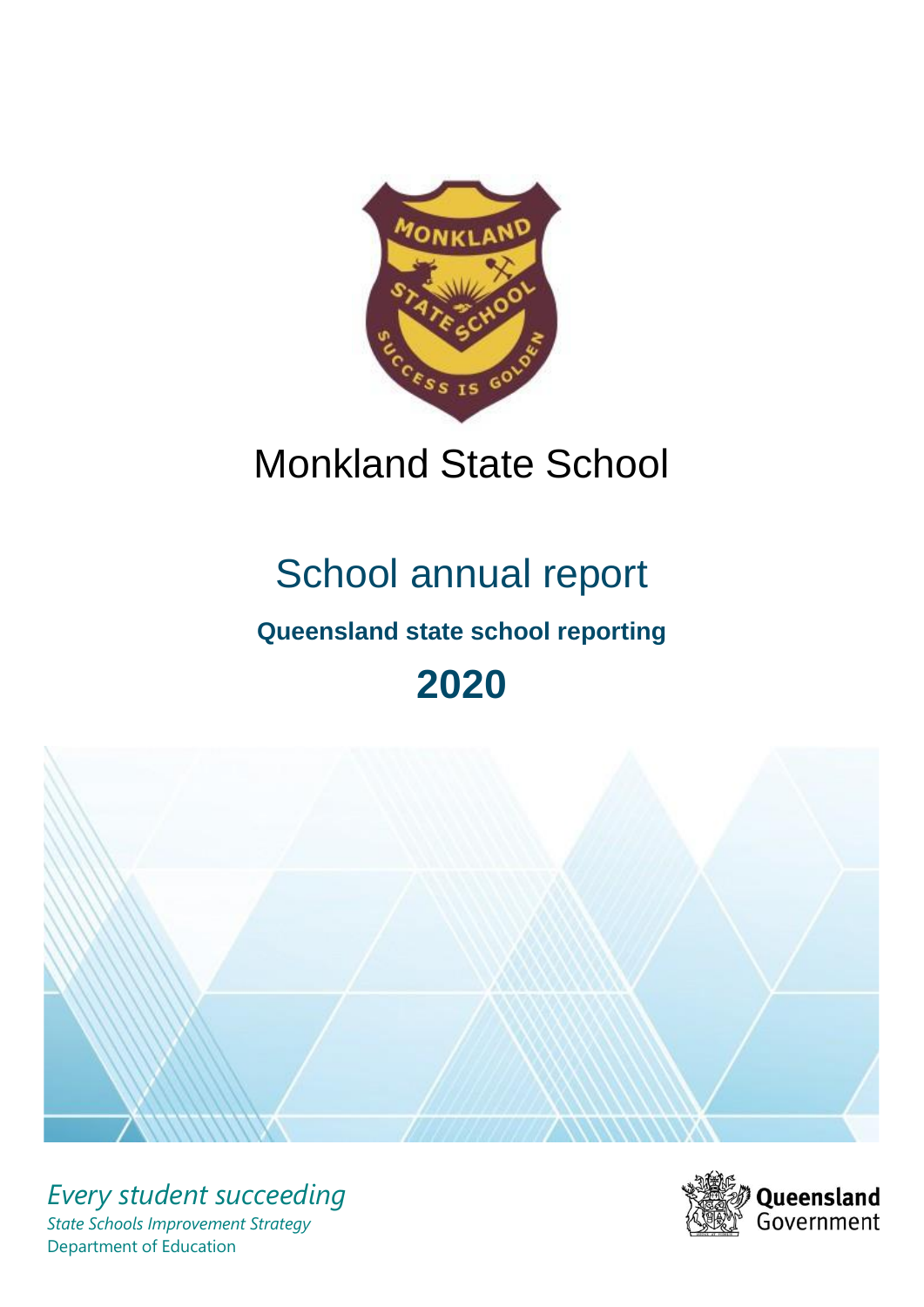**OFFICIAL – Public** Published as information source only. Public information used to create this report may not appear in this format in the public domain Please refer to disclaimer information.

#### **Contact details**

| <b>Postal Address</b> | 220 Brisbane Road Monkland Gympie 4570 |
|-----------------------|----------------------------------------|
| <b>Phone</b>          | (07) 5489 8888                         |
| Fax                   | $(07)$ 5489 8800                       |
| Email                 | principal@monklandss.eq.edu.au         |
| Website               | https://monklandss.eq.edu.au           |

#### **Disclaimer**

The materials presented in this report are distributed by the Department of Education (the department) as an information source only. The information and data in this report is subject to change without notice.

The department makes no statements, representations, or warranties about the accuracy or completeness of, and you should not rely on, any information contained in this report.

The department disclaim all responsibility and all liability (including without limitation, liability in negligence) for all expenses, losses, damages and costs you might incur as a<br>result of the information in this report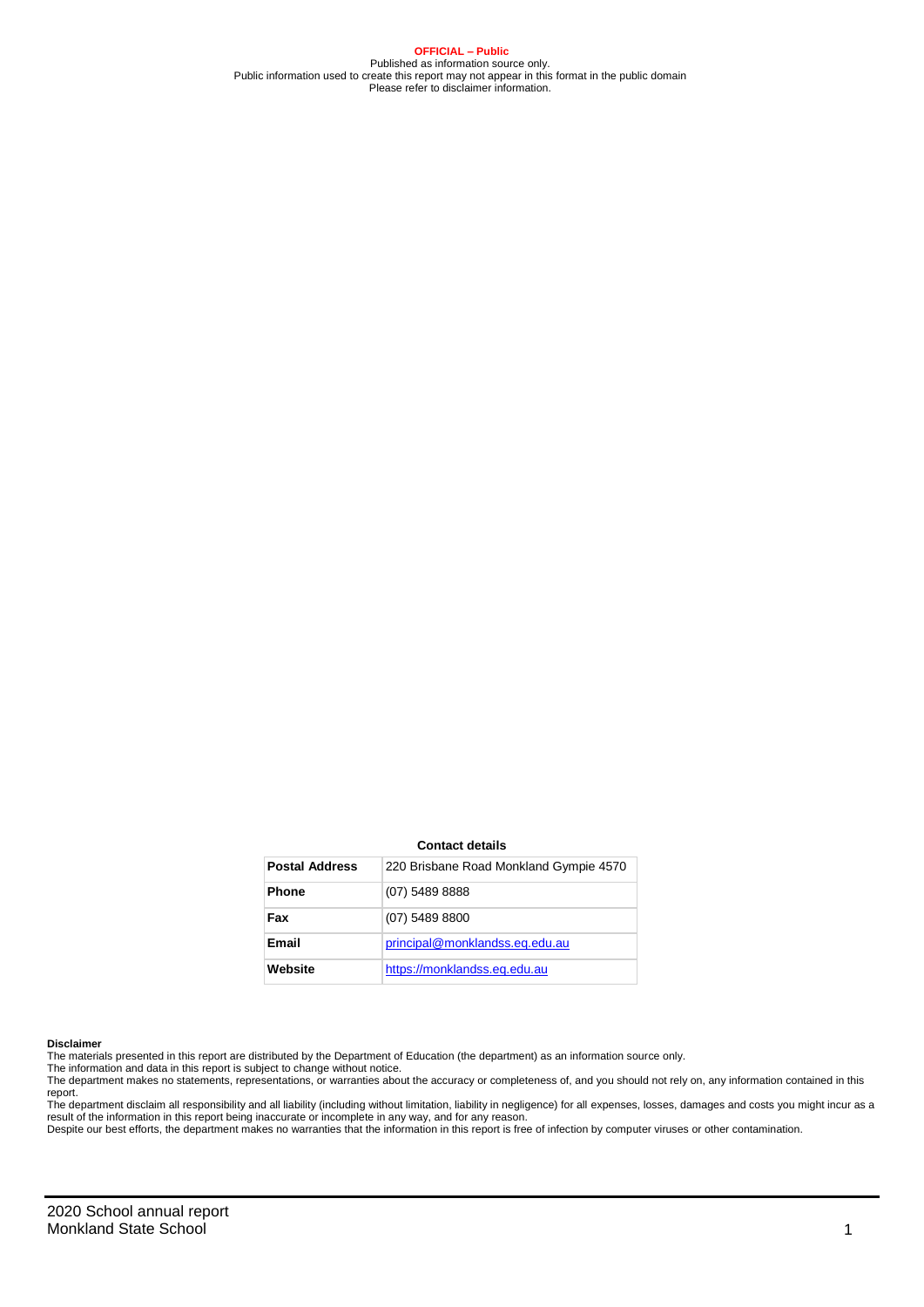| School context                     |                                                                                                                                                                                         |
|------------------------------------|-----------------------------------------------------------------------------------------------------------------------------------------------------------------------------------------|
| <b>Coeducational or single sex</b> | Coeducational                                                                                                                                                                           |
| <b>Independent Public School</b>   | No                                                                                                                                                                                      |
| Year levels offered in 2020        | Prep Year - Year 6                                                                                                                                                                      |
| <b>Webpages</b>                    | Additional information about Queensland state schools is located on the:<br>My School website<br>Queensland Government data website<br>Queensland Government schools directory website. |

# **Characteristics of the student body**

### **Student enrolments**

#### **Table 1: Student enrolments by year level**

|                   |      | February |      |      | <b>August</b> |      |
|-------------------|------|----------|------|------|---------------|------|
| <b>Year Level</b> | 2018 | 2019     | 2020 | 2018 | 2019          | 2020 |
| <b>Prep Year</b>  | 12   | 16       | 17   | 12   | 15            | 17   |
| Year 1            | 10   | 13       | 16   | 9    | 12            | 18   |
| Year <sub>2</sub> | 10   | 10       | 15   | 11   | 13            | 14   |
| Year <sub>3</sub> | 12   | 13       | 18   | 11   | 13            | 17   |
| Year 4            | 15   | 12       | 14   | 13   | 15            | 14   |
| Year 5            | 12   | 13       | 14   | 12   | 14            | 15   |
| Year <sub>6</sub> | 10   | 15       | 12   | 10   | 16            | 13   |
| <b>Total</b>      | 81   | 92       | 106  | 78   | 98            | 108  |

Notes

1. Student counts include headcount of all full- and part-time students at the school.

## **Average class sizes**

#### **Table 2: Average class size information for each phase of schooling**

| Year Levels     | 2018 | 2019 | 2020 |
|-----------------|------|------|------|
| Prep – Year 3   | 18   | 18   |      |
| Year 4 – Year 6 | 25   | 30.  | 21   |

Notes

1. Classes are measured against the target of 25 students per teacher in Prep to Year 3 and Years 11 to 12, and target of 28 students per teacher in Years 4 to 10. Where composite classes exist across cohorts (e.g. Year 3/4) the class size targets would be the lower cohort target.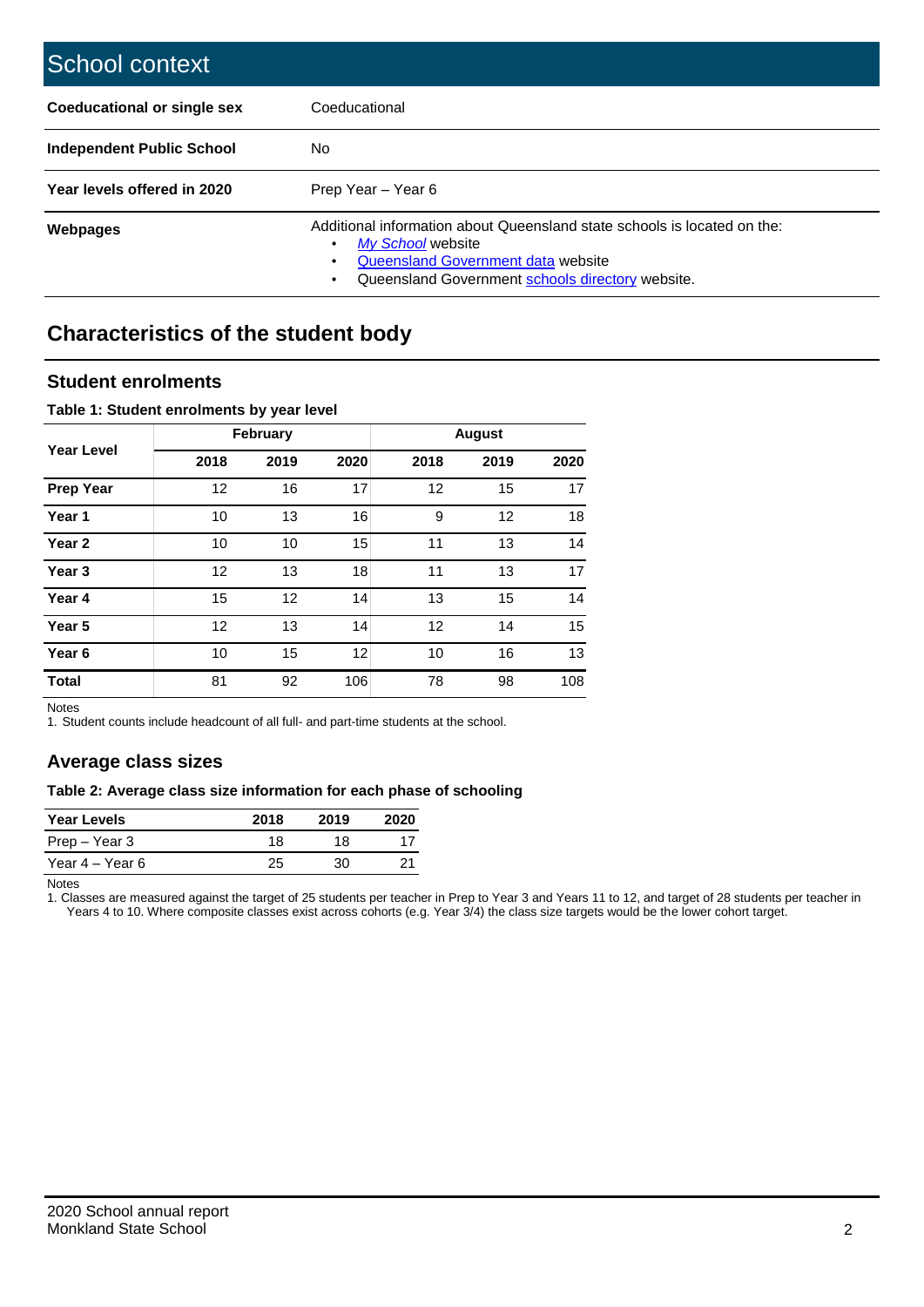## **Parent, student and staff satisfaction**

Tables 3–5 show selected items from the Parent/Caregiver, Student and Staff School Opinion Surveys. In response to the COVID-19 pandemic, the annual school opinion surveys of students, teachers and staff were not administered in 2020.

For state level information go to the *[School Opinion Survey](https://qed.qld.gov.au/publications/reports/statistics/schooling/schools/schoolopinionsurvey)* [webpage.](https://qed.qld.gov.au/publications/reports/statistics/schooling/schools/schoolopinionsurvey)

#### **Table 3: Parent/Caregiver Survey**

| Percentage of parents/caregivers who agree <sup>1</sup> that:                                               | 2018   | 2019   | 2020 |
|-------------------------------------------------------------------------------------------------------------|--------|--------|------|
| My child is getting a good education at this school.                                                        | 100.0% | 100.0% |      |
| This is a good school.                                                                                      | 100.0% | 100.0% |      |
| My child likes being at this school. <sup>2</sup>                                                           | 100.0% | 100.0% |      |
| My child feels safe at this school. <sup>2</sup>                                                            | 100.0% | 100.0% |      |
| My child's learning needs are being met at this school. <sup>2</sup>                                        | 100.0% | 50.0%  |      |
| My child is making good progress at this school. <sup>2</sup>                                               | 100.0% | 75.0%  |      |
| Teachers at this school expect my child to do his or her best. <sup>2</sup>                                 | 100.0% | 100.0% |      |
| Teachers at this school provide my child with useful feedback about his or her school<br>work. <sup>2</sup> | 100.0% | 75.0%  |      |
| Teachers at this school motivate my child to learn. <sup>2</sup>                                            | 100.0% | 100.0% |      |
| Teachers at this school treat students fairly. <sup>2</sup>                                                 | 100.0% | 75.0%  |      |
| I can talk to my child's teachers about my concerns. <sup>2</sup>                                           | 100.0% | 100.0% |      |
| This school works with me to support my child's learning. <sup>2</sup>                                      | 100.0% | 100.0% |      |
| This school takes parents' opinions seriously. <sup>2</sup>                                                 | 100.0% | 100.0% |      |
| Student behaviour is well managed at this school. <sup>2</sup>                                              | 50.0%  | 75.0%  |      |
| This school looks for ways to improve. <sup>2</sup>                                                         | 100.0% | 100.0% |      |
| This school is well maintained. <sup>2</sup>                                                                | 100.0% | 100.0% |      |

Notes

1. *Agree* represents the percentage of respondents who Somewhat Agree, Agree or Strongly Agree with the statement.

2. Nationally agreed parents/caregiver items.

3. DW = Data withheld to ensure confidentiality.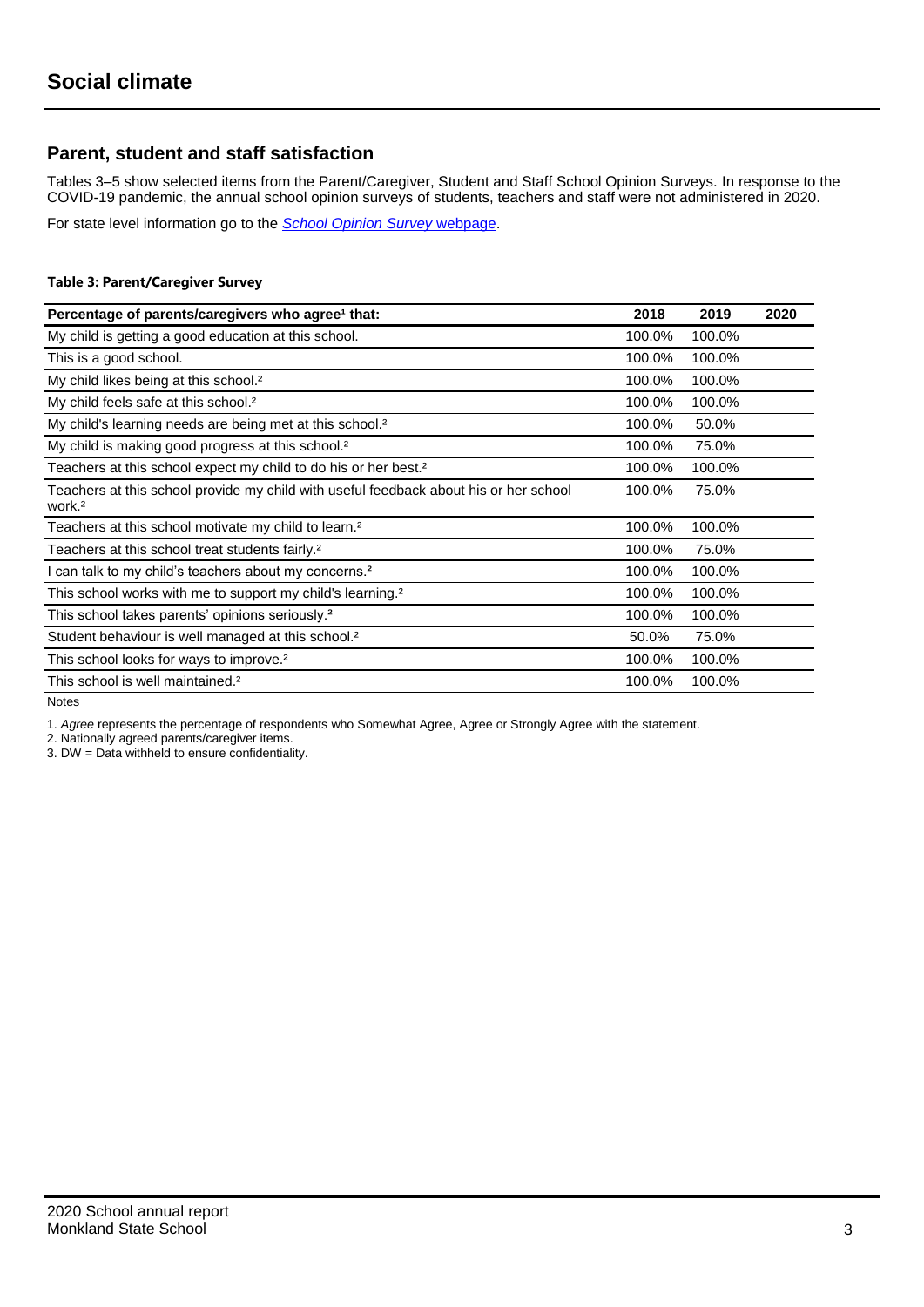#### **Table 4: Student Survey**

| Percentage of students who agree <sup>1</sup> that:                            | 2018   | 2019   | 2020 |
|--------------------------------------------------------------------------------|--------|--------|------|
| am getting a good education at my school.                                      | 96.3%  | 94.1%  |      |
| I like being at my school. <sup>2</sup>                                        | 80.8%  | 94.1%  |      |
| I feel safe at my school. <sup>2</sup>                                         | 88.5%  | 88.2%  |      |
| My teachers motivate me to learn. <sup>2</sup>                                 | 85.2%  | 94.1%  |      |
| My teachers expect me to do my best. <sup>2</sup>                              | 96.2%  | 100.0% |      |
| My teachers provide me with useful feedback about my school work. <sup>2</sup> | 92.3%  | 94.1%  |      |
| Teachers at my school treat students fairly. <sup>2</sup>                      | 74.1%  | 88.2%  |      |
| can talk to my teachers about my concerns. <sup>2</sup>                        | 84.0%  | 70.6%  |      |
| My school takes students' opinions seriously. <sup>2</sup>                     | 69.2%  | 70.6%  |      |
| Student behaviour is well managed at my school. <sup>2</sup>                   | 76.0%  | 76.5%  |      |
| My school looks for ways to improve. <sup>2</sup>                              | 100.0% | 94.1%  |      |
| My school is well maintained. <sup>2</sup>                                     | 88.9%  | 100.0% |      |
| My school gives me opportunities to do interesting things. <sup>2</sup>        | 96.2%  | 94.1%  |      |

Notes

1. *Agree* represents the percentage of respondents who Somewhat Agree, Agree or Strongly Agree with the statement.

2. Nationally agreed student items.

3. DW = Data withheld to ensure confidentiality.

#### **Table 5: Staff Survey**

| Percentage of staff who agree <sup>1</sup> that:                                                            | 2018   | 2019   | 2020 |
|-------------------------------------------------------------------------------------------------------------|--------|--------|------|
| I enjoy working at this school.                                                                             | 100.0% | 100.0% |      |
| I feel this school is a safe place in which to work.                                                        | 100.0% | 100.0% |      |
| I receive useful feedback about my work at this school.                                                     | 100.0% | 100.0% |      |
| I feel confident embedding Aboriginal and Torres Strait Islander perspectives across the<br>learning areas. | 87.5%  | 100.0% |      |
| Students are treated fairly at this school.                                                                 | 100.0% | 100.0% |      |
| Student behaviour is well managed at this school.                                                           | 93.3%  | 100.0% |      |
| Staff are well supported at this school.                                                                    | 92.9%  | 100.0% |      |
| This school takes staff opinions seriously.                                                                 | 100.0% | 100.0% |      |
| This school looks for ways to improve.                                                                      | 100.0% | 100.0% |      |
| This school is well maintained.                                                                             | 100.0% | 100.0% |      |
| This school gives me opportunities to do interesting things.                                                | 100.0% | 100.0% |      |

Notes

1. *Agree* represents the percentage of respondents who Somewhat Agree, Agree or Strongly Agree with the statement.

2. DW = Data withheld to ensure confidentiality.

## **Description of how this school manages non-attendance**

Queensland state schools manage non-attendance in line with the Queensland Department of Education procedures: *[Managing Student Absences and Enforcing Enrolment and Attendance at State Schools](https://ppr.qed.qld.gov.au/pp/managing-student-absences-and-enforcing-enrolment-and-attendance-at-state-schools-procedure)*; and *[Roll Marking in State Schools,](https://ppr.qed.qld.gov.au/pp/roll-marking-in-state-schools-procedure)* which outline processes for managing and recording student attendance and absenteeism.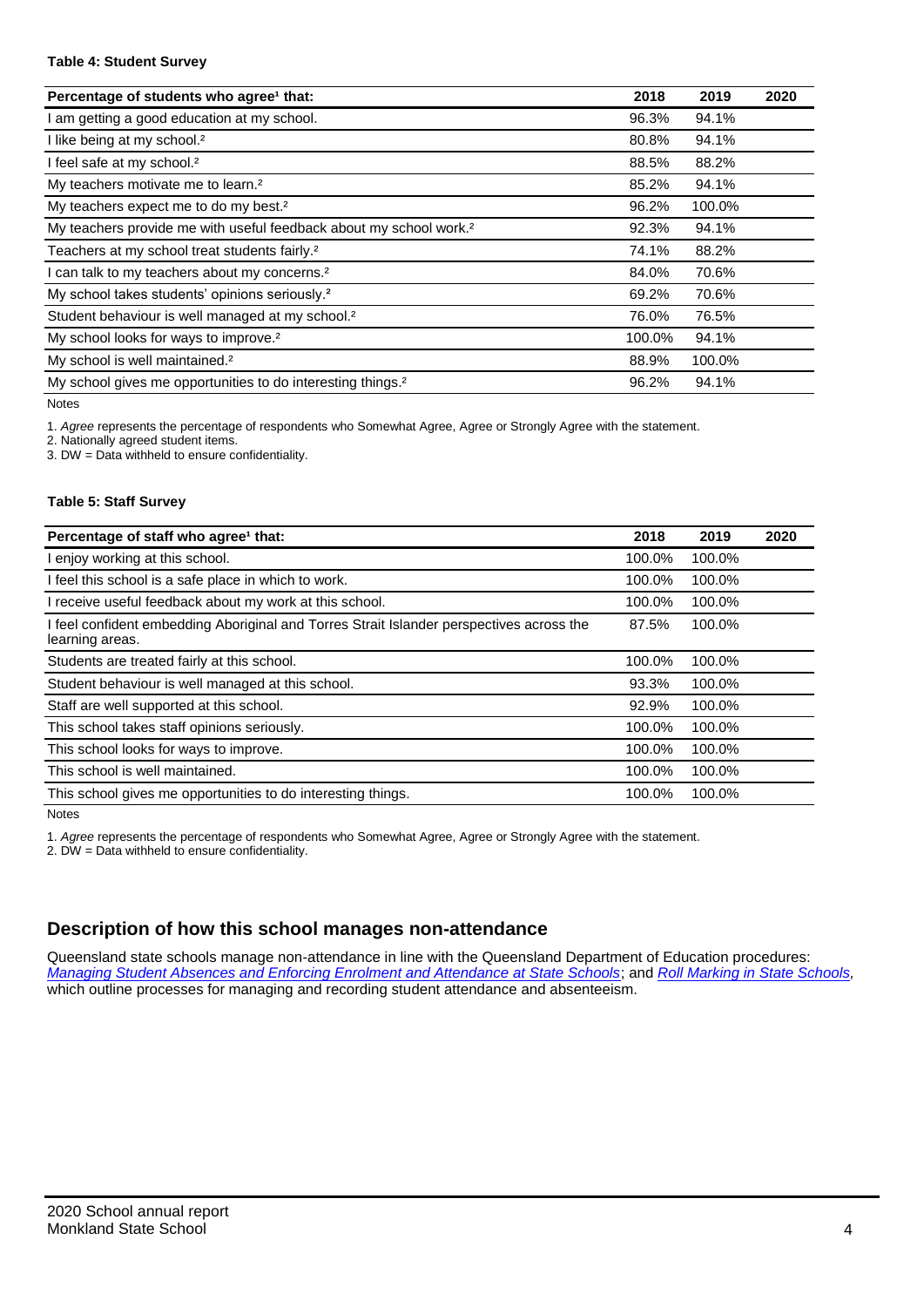## **School disciplinary absences**

#### **Table 6: Count of school disciplinary absences at this school**

| Type of school disciplinary absence | 2018 | 2019 | 2020 |
|-------------------------------------|------|------|------|
| <b>Short Suspension</b>             | 13   |      | 5    |
| Long Suspension                     |      |      |      |
| Exclusion                           |      |      |      |
| Total                               | 13   |      | 5    |

Notes

1. School disciplinary absence (SDA) data is a total of short suspensions (1–10 days), long suspensions (11–20 days), exclusions and cancellations. 2. The number of SDAs is not the number of students who received an SDA as one student may be suspended several times in a school year. Each time a student is suspended it is recorded as an additional SDA. The data does not reflect the outcomes of appeal decisions.

3. 2020 data was impacted by the COVID-19 health emergency. There were significantly fewer SDAs during the home-based learning period (the first five weeks of Term 2) compared to previous years.

# **School funding**

## **School income broken down by funding source**

School income, reported by financial year accounting cycle using standardised national methodologies and broken down by funding source is available via the *[My School](http://www.myschool.edu.au/)* website.

#### *How to access our income details*

- 1. Click on the *My School* link [http://www.myschool.edu.au/.](http://www.myschool.edu.au/)
- 2. Enter the school name or suburb of the school you wish to search.

| Search by school name or suburb | <b>School sector</b> | <b>School type</b> | <b>State</b> | ∽ |
|---------------------------------|----------------------|--------------------|--------------|---|
|                                 |                      |                    |              |   |

3. Click on *View School Profile* to access the school's profile.



4. Click on *Finances* and select the appropriate year to view school financial information.

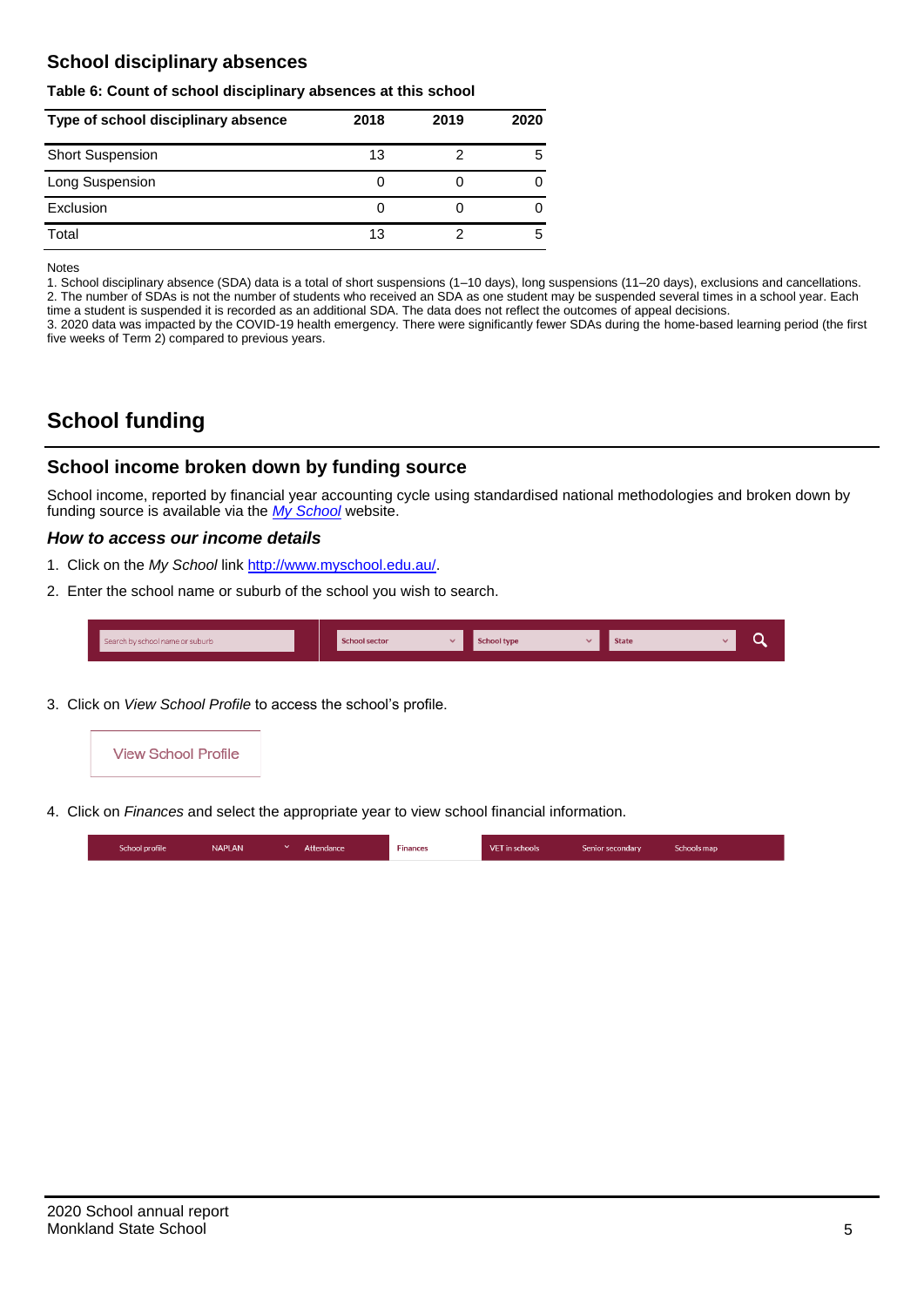# **Teacher standards and qualifications**

The *Teacher registration eligibility requirements: Policy* (p.1) states:

To be eligible for registration, a person must satisfy the Queensland College of Teachers (QCT) that they meet requirements regarding qualification and experience, or have otherwise met the requirements of the *Australian Professional Standards for Teachers* (APST). A person must also satisfy the QCT that they are suitable to teach and meet English language proficiency requirements. All these requirements are specified in the Act and the *Education (Queensland College of Teachers) Regulation 2005* (the Regulation).

The qualifications required for teacher registration are successful completion of either -

- (a) a four-year initial teacher education program including teacher education studies of at least one year (e.g. a Bachelor of Education, or a double Bachelor degree in Science and Teaching) or
- (b) a one-year graduate initial teacher education program following a degree (e.g. a one-year Graduate Diploma of Education (Secondary) after a three-year Bachelor degree) or
- (c) another course of teacher education that the QCT is reasonably satisfied is the equivalent of (a) or (b). These are considered on a case-by-case basis.

For more information, please refer to the following link:

• <https://www.qct.edu.au/registration/qualifications>

## **Workforce composition**

### **Staff composition, including Indigenous staff**

#### **Table 7: Workforce composition for this school**

|                    | <b>Teaching staff</b> |      |      | Non-teaching staff |      |      | Indigenous staff |      |      |  |
|--------------------|-----------------------|------|------|--------------------|------|------|------------------|------|------|--|
| <b>Description</b> | 2018                  | 2019 | 2020 | 2018               | 2019 | 2020 | 2018             | 2019 | 2020 |  |
| Headcount          | 16                    |      |      | 15                 | 14   | 14   | <5               |      |      |  |
| <b>FTE</b>         | 14                    |      | 10   |                    |      |      | ה>               |      |      |  |

Notes

1. Teaching staff includes school leaders.<br>2. Indigenous refers to Aboriginal and Tor

2. Indigenous refers to Aboriginal and Torres Strait Islander people of Australia.<br>3. FTE = full-time equivalent

 $FTE = full-time equivalent$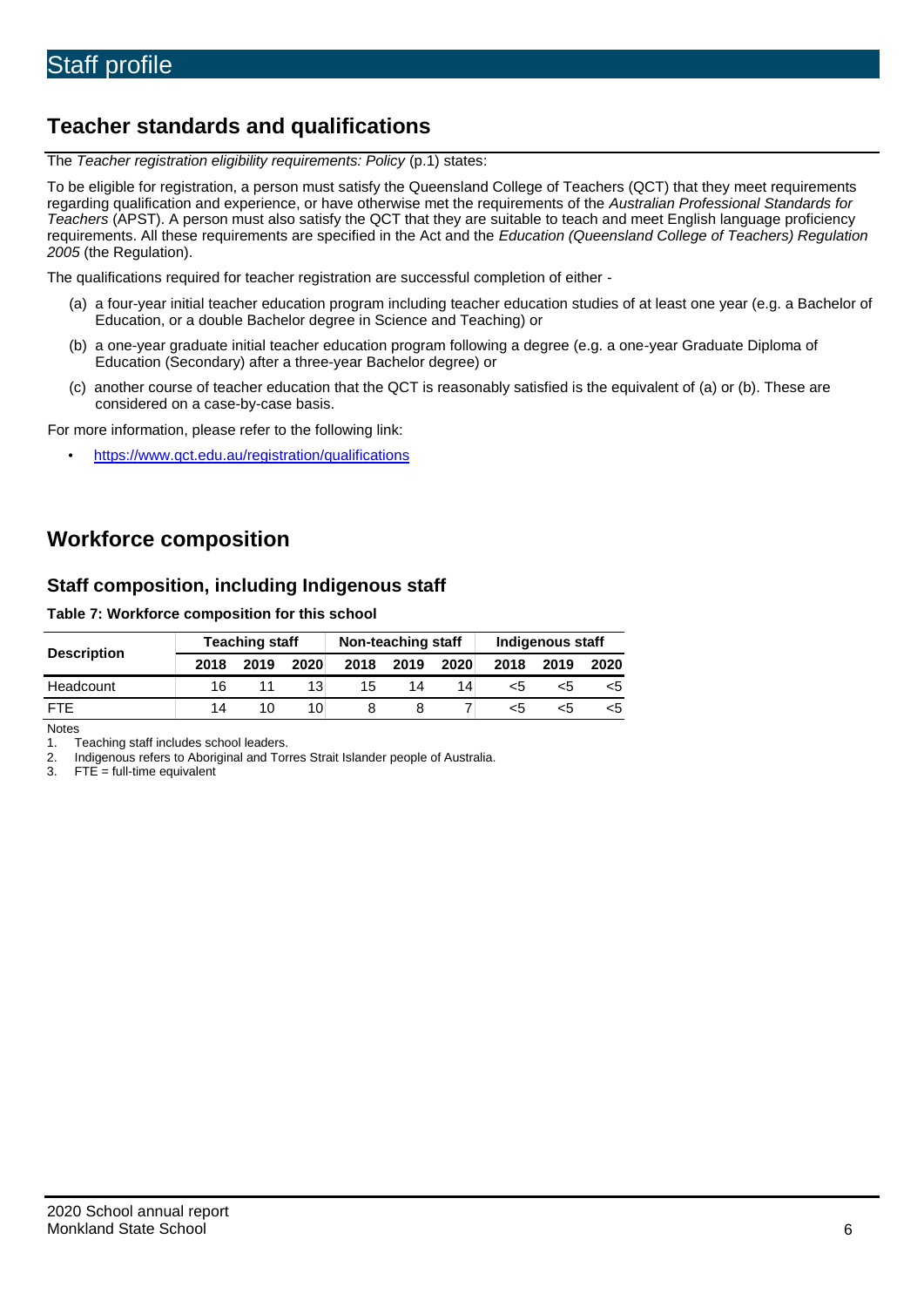# **Key student outcomes**

## **Student attendance**

Tables 8–9 show attendance rates at this school as percentages. In 2020, the COVID-19 health emergency affected student attendance in Queensland Government schools. Comparisons between 2020 and previous years' attendance data should not be made.

#### **Table 8: Overall student attendance at this school**

| <b>Description</b>                                  | 2018   | 2019 | 2020 |
|-----------------------------------------------------|--------|------|------|
| Overall attendance rate for students at this school | $90\%$ | 91%  | 89%  |

Notes<br>1. Th

The student attendance rate is based on Semester 1 each year and is generated by dividing the total of full-days and part-days that students

attended, and comparing this to the total of all possible days for students to attend, expressed as a percentage.

2. Full-time students only.

#### **Table 9: Student attendance rates for each year level at this school**

| <b>Year Level</b> | 2018 | 2019 | 2020 |
|-------------------|------|------|------|
| Prep Year         | 92%  | 91%  | 86%  |
| Year <sub>1</sub> | 89%  | 93%  | 91%  |
| Year 2            | 89%  | 95%  | 90%  |
| Year <sub>3</sub> | 90%  | 85%  | 93%  |
| Year 4            | 92%  | 88%  | 87%  |
| Year 5            | 91%  | 92%  | 86%  |
| Year <sub>6</sub> | 86%  | 91%  | 91%  |

Notes

1. The student attendance rate is based on Semester 1 each year and is generated by dividing the total of full-days and part-days that students attended, and comparing this to the total of all possible days for students to attend, expressed as a percentage.

2. Full-time students only.<br>3. DW = Data withheld to

 $DW = Data$  withheld to ensure confidentiality